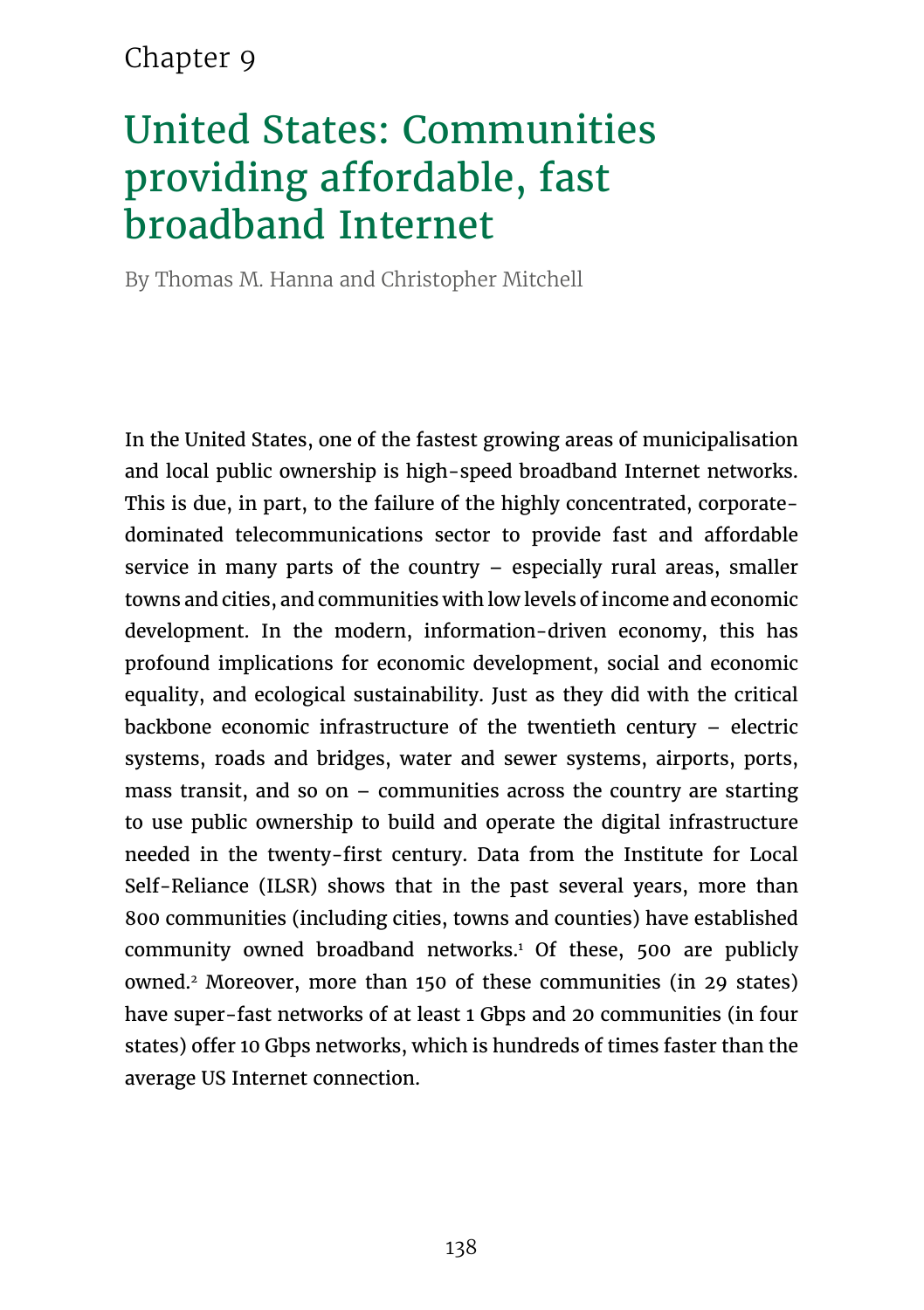

Supporting the development of local, publicly owned broadband networks has also become a mainstream national political issue. In early 2015, then-President Barack Obama visited the site of one such publicly owned network (Cedar Falls, Iowa) and announced several steps his administration would be taking to bolster public and community broadband networks.3 As discussed further below, a centrepiece of this effort was an attempt to stop state governments enacting corporatebacked laws impeding communities from establishing such networks. This effort ultimately failed due to the limits of executive branch powers and the election of Donald Trump as President in 2016. However, in August 2019, Senator and Democratic Party presidential candidate Elizabeth Warren unveiled a US\$85 billion plan to aid in the development of such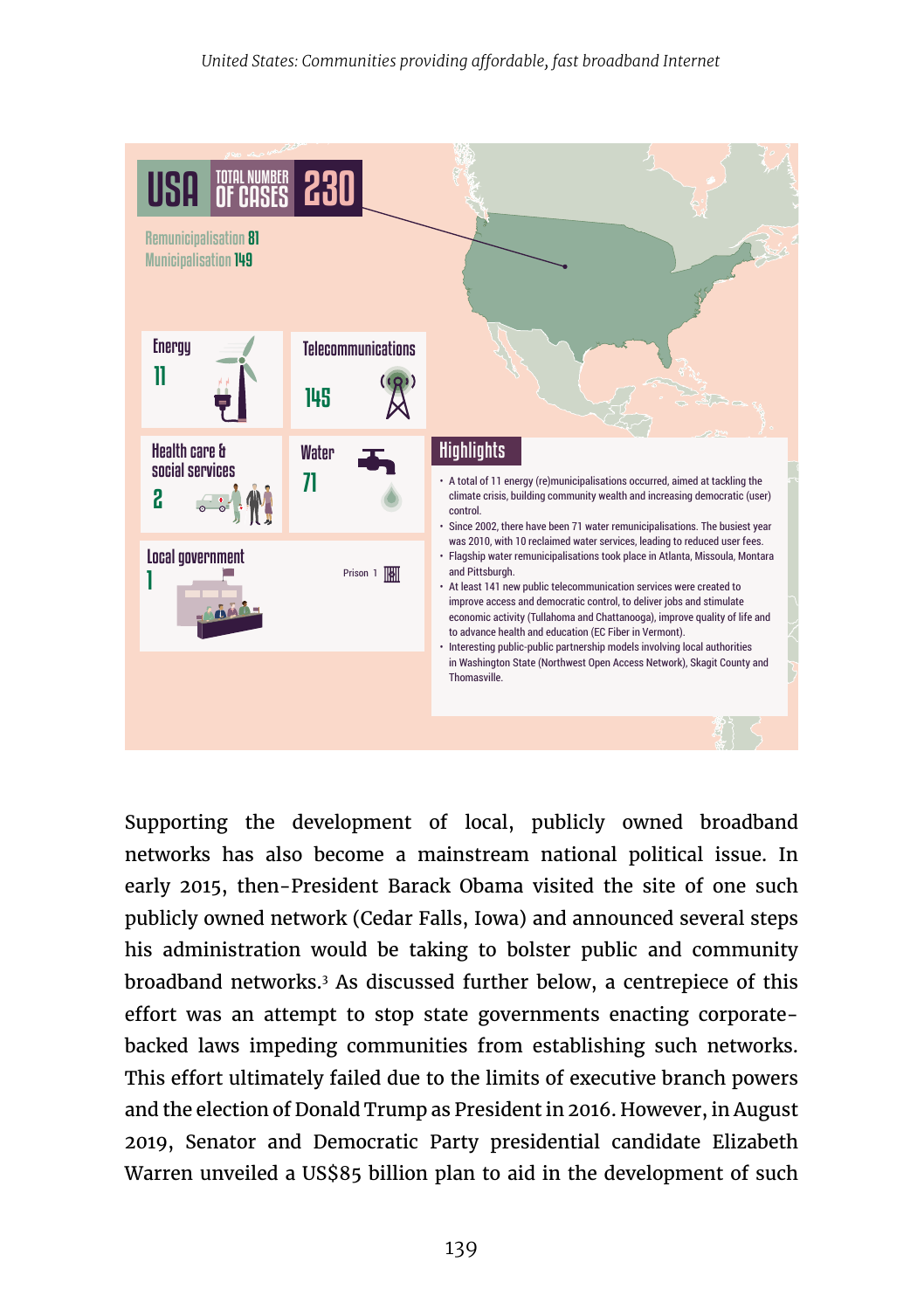networks (along with co-operative and non-profit networks), especially in rural areas.4 Critically, for-profit corporations would be excluded from receiving these funds. The plan also called for legislation to remove state-level limitations on local networks. One of her challengers, the more centrist Pete Buttigieg, unveiled a similar plan.5

### Slower speeds, limited access

Many people probably assume that in the twenty-first century, the world's largest economy would also have the best access to high-speed Internet. However, that simply is not the case. According to recent estimates by the Federal Communications Commission (FCC), 21.3 million Americans (more than the total population of the Netherlands) do not have access to an Internet connection with download/upload speeds of at least 25 Mbps/3 Mbps (considered by the government to be the bare minimum to qualify as broadband service). Meanwhile, 138 million people do not have access to a connection with speeds of at least 250 Mbps/25 Mbps.<sup>6</sup> When considering these numbers, it is also worth remembering that first and foremost, they are likely an underestimate, and second, just because a person may have access to high-speed Internet, does not mean they can afford it. As Senator Warren pointed out in her plan, nearly 30 per cent of households in some urban areas, such as Detroit and Cleveland, do not have any Internet connection, and this is primarily due to cost. On top of this, Internet in the United States is far slower and more expensive than most other advanced countries. According to recent estimates, the United States may be as low as 15<sup>th</sup> in the world when it comes to average speeds; and 56th when it comes to cost per Mb.<sup>7</sup>

A corporate oligopoly in the telecommunications sector is a major reason why wide swathes of the country (both geographically and socioeconomically) are left with inferior or unaffordable service. 'Given that duopolies presently dominate both the wired (Comcast, Time Warner) and wireless (Verizon, AT&T) U.S. markets', University of Pennsylvania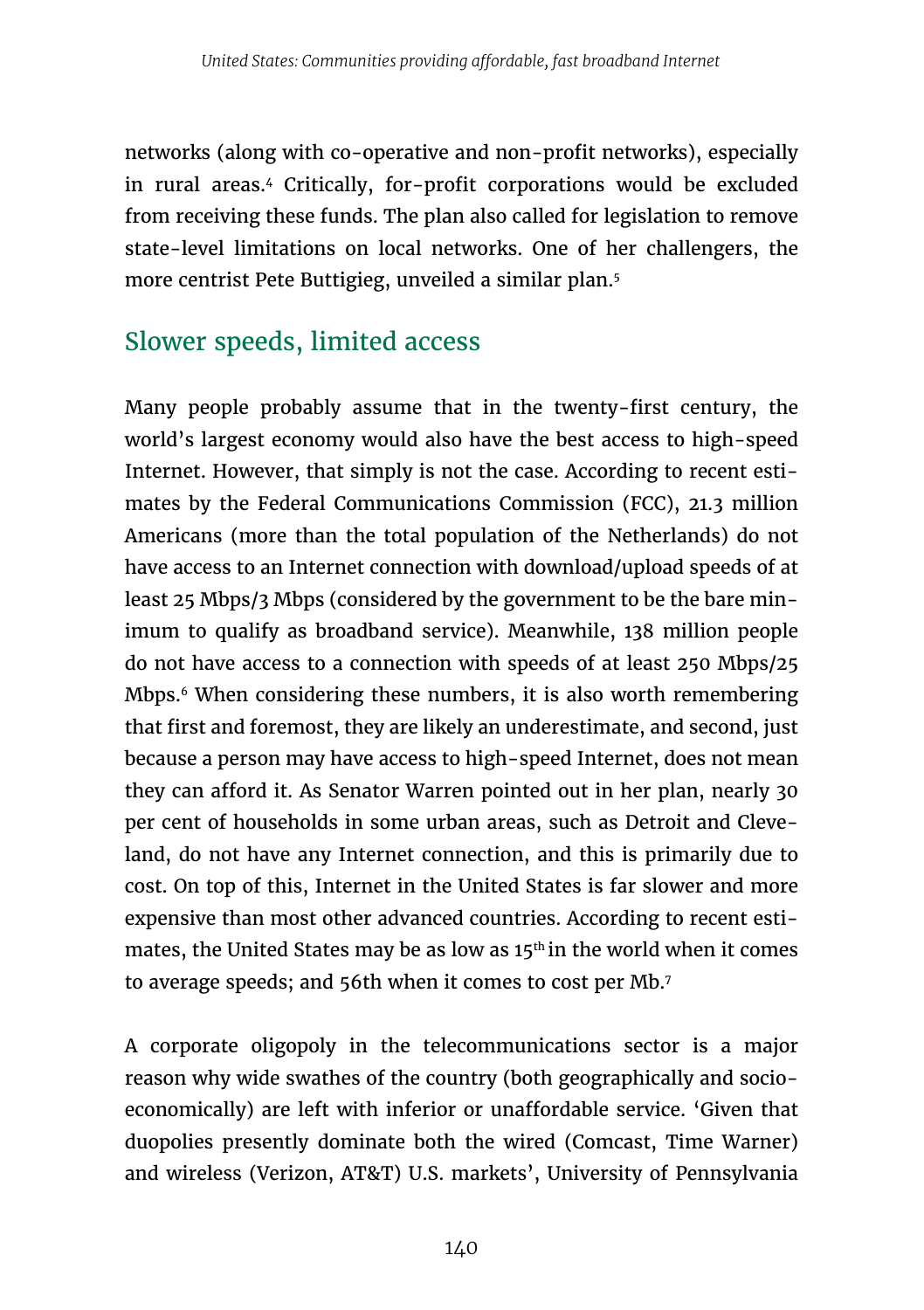professor Victor Pickard writes, 'it is reasonable to assume that a lack of competition plays an important role in this predicament'.8 Similarly, Harvard's Susan Crawford writes:

'most Americans probably believe the communications sector of the economy has room for innumerable competitors, but they may be surprised at how concentrated the market for the modern-day equivalent of the standard phone line is. These days what that basic transmission service is facilitating is high-speed access to the Internet. In that market, there are two enormous monopoly submarkets – one for wireless and one for wired transmission. Both are dominated by two or three large companies.'9

These corporations have little incentive to invest in improving Internet networks in sparsely populated or low-income areas, and every incentive to raise prices as much as possible in areas where they have a monopoly (or duopoly).

Simply put, many municipalities cannot rely upon a few large telecommunications corporations to provide the digital infrastructure needed to develop thriving local economies and communities in the twenty-first century. For many areas in the US, this is especially critical as a lack of economic opportunity is a major factor in the migration of people to large cities (and their suburban areas) and lower population growth in rural areas.<sup>10</sup> This leads to a downward spiral of lower tax revenues, service cuts, and further population loss that has left many US communities struggling to survive.

### Local ownership and control

For an increasing number of US communities, the solution to this problem has been municipalisation. Specifically, that means the development and deployment of publicly owned, high-speed broadband Internet networks,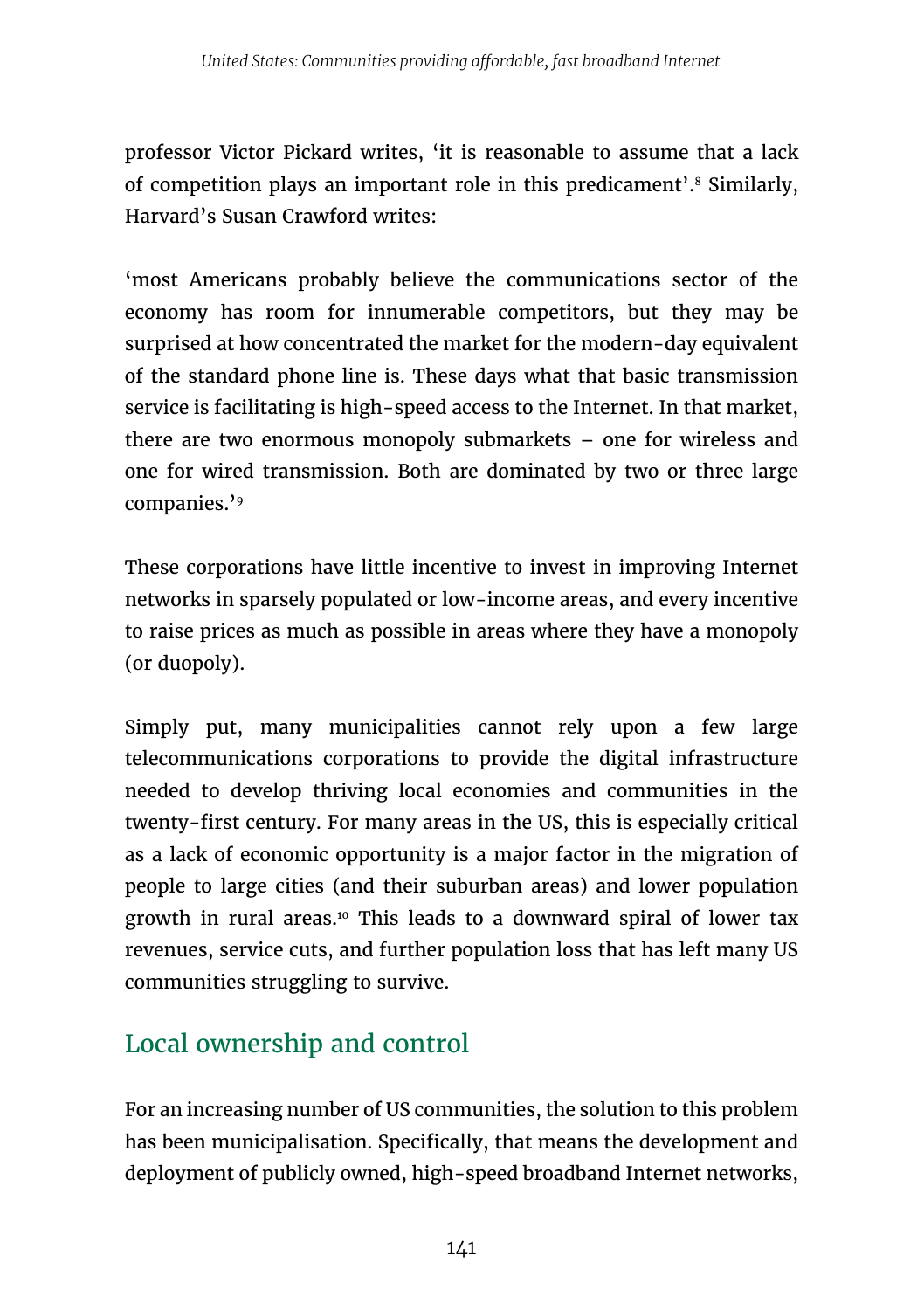often established and operated by a local, publicly owned electric utility. These networks use fiber-optic cables and have the capacity to provide phone and television service in addition to Internet access. They can connect a whole city or community ('Fiber to the Home' or FTTH), most of a city or community, or certain areas (e.g. business or medical districts).

One of the primary motivations for establishing a municipal broadband network is access and affordability, especially as it relates to economic development and ensuring local businesses can thrive. For instance, in Thomasville, Georgia publicly owned Community Network Services (CNS) is credited with helping to support local small businesses and a thriving downtown area. 'The best part about CNS', the company explains, 'is that it is funded locally, by the cities which it serves. This means if you are a CNS customer, you are investing in your own communities, not a corporation headquartered across the country'.<sup>11</sup>

#### *Case I: Tullahoma, Tennessee*

Municipal broadband networks are also often credited with attracting business investment and jobs to areas that otherwise would not have been considered. Recently, EnableComp (a medical claims processor) announced that it would set up an office with around 200 jobs in the city of Tullahoma, Tennessee. The city's mayor and economic development chief both credit the municipal broadband network LightTUBe (run by the publicly owned Tullahoma Utilities Authority, which is also responsible for the city's water, electricity and wastewater services) for the decision. According to Lisa Gonzalez of ILSR, 'before the city invested in the network, job growth in Tullahoma lagged behind the rest of the state, but within two years after the city began offering broadband, that statistic changed. Job growth in the city doubled Tennessee's statewide rate<sup>'.12</sup>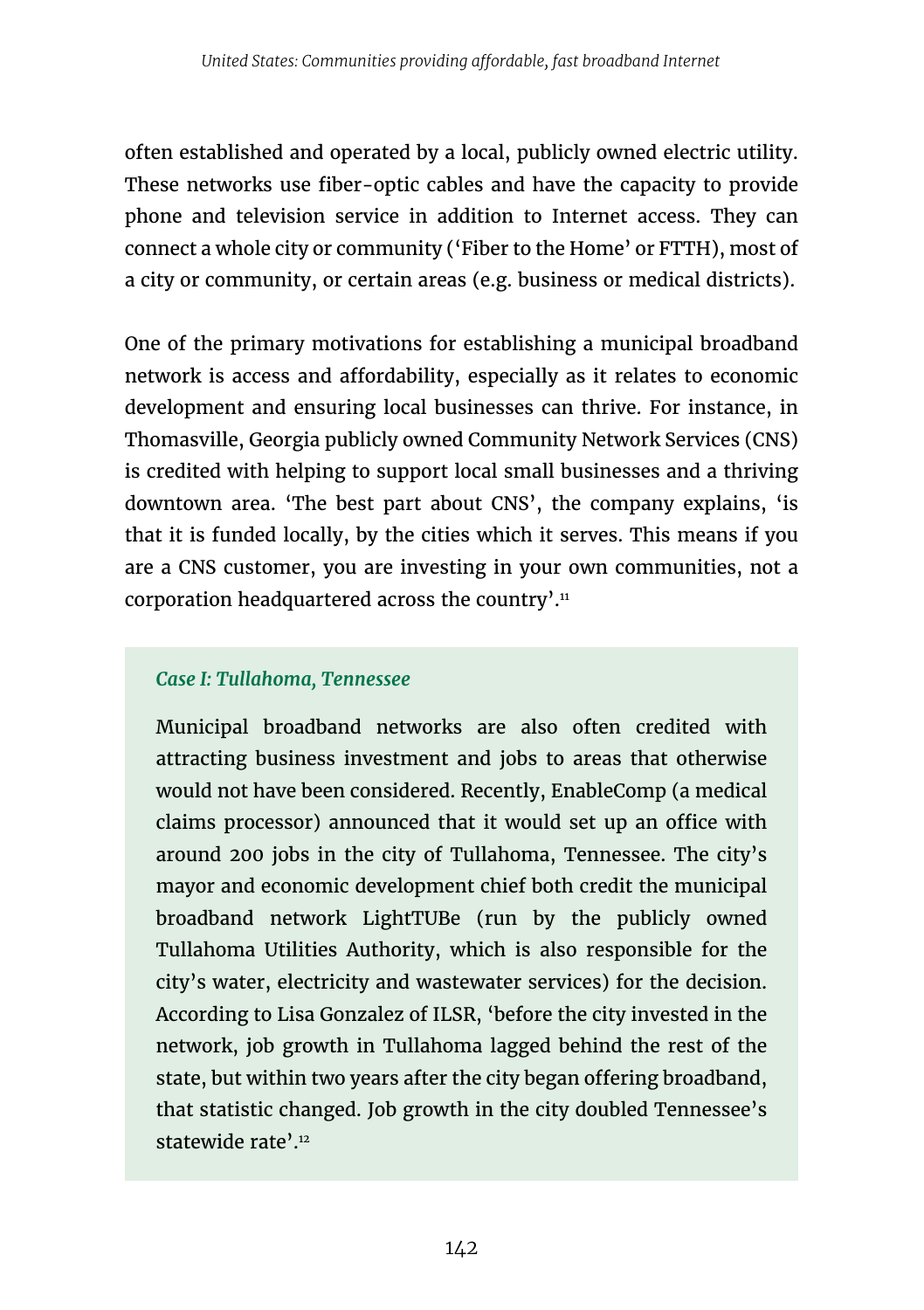#### *Case ll: Mount Washington, Massachusetts*

Many communities, especially those not served or underserved by the few large telecommunications corporations, have established publicly owned broadband networks in order to ensure further reaching or more reliable service. For instance, because of its remote location, residents of the small town of Mount Washington, Massachusetts were forced to rely on unreliable and expensive satellite Internet service. In 2013, the town began to explore the potential for municipalisation. After receiving an exemption (due to population size) from state laws that require such networks to be run by a publicly owned Municipal Light Plant (electric or gas utility), the municipality established the Town of Mount Washington Fiber Network in 2017. The town received financial support in this endeavour from the Massachusetts Broadband Initiative, a state agency.13

#### *Case lll: Wilson, North Carolina*

Poor service and affordability were also reasons why the City of Wilson, North Carolina established a city-wide municipal broadband network called Greenlight in 2006. The success of Greenlight has forced Time Warner Cable (now Charter Spectrum) to keep its prices down to compete. Between 2007 and 2009, Time Warner raised its rates in non-competitive neighbouring jurisdictions by as much as 52 per cent but kept prices stable in Wilson.14 Faster and more reliable Internet for residential customers also has an economic component as it supports small home-based businesses and entrepreneurs, telecommuting options for larger businesses, and general quality of life improvements that make local areas attractive to businesses.15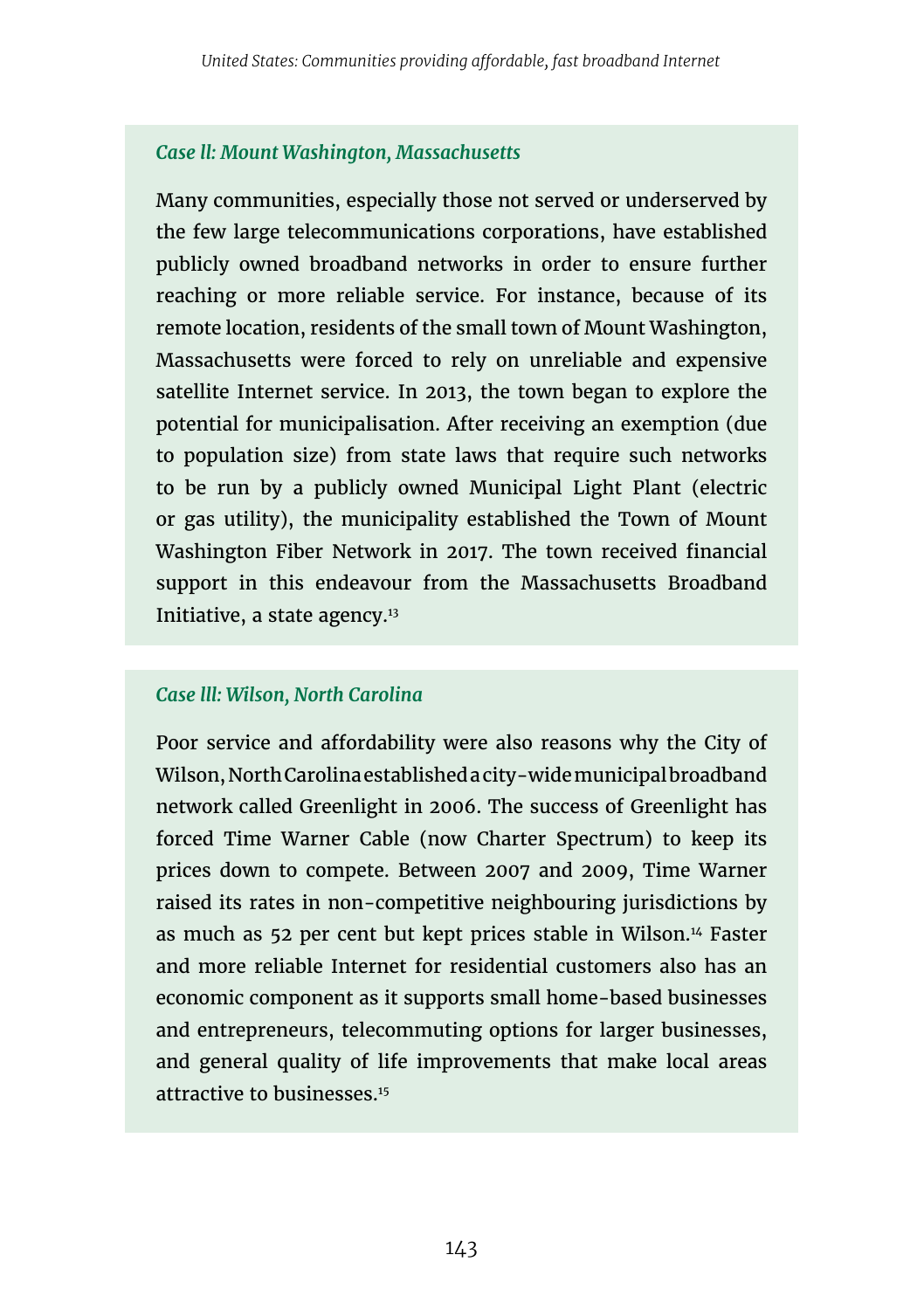#### *Case lV: Chattanooga, Tennessee*

While many municipal broadband networks offer faster than average service, some are even starting to roll out 10 Gbps service. One example is in Chattanooga, Tennessee, where the city's publicly owned utility (Electric Power Board) has been operating a fiber network since 2009. It was the first location in the United States to offer 1 Gbps service and it subsequently upgraded to 10 Gbps. ILSR reports that from 2011 to 2015, the network was responsible for adding around 2,800 new jobs and US\$1 billion to the local economy.<sup>16</sup> It is also one of the larger publicly owned networks in the country, serving not only the roughly 180,000 residents of Chattanooga, but also those in the neighbouring jurisdictions of East Ridge, Ridgeside, Signal Mountain, Lookout Mountain, Red Bank, Rossville (Georgia), Flintstone (Georgia) and Wildwood (Georgia).

### Partnership options

While many municipal broadband networks are owned and operated by a single municipality, a few communities have come together in publicpublic partnerships. This allows municipalities, especially those that are smaller in size or density, to overcome certain hurdles related to scale and the cost of providing service. For instance, Community Network Services is a partnership between Thomasville and the cities of Cairo, Camilla and Moultrie. In 1997, these municipalities formed the South Georgia Governmental Services Authority, through which CNS was subsequently established. In 2015, CNS expanded into two additional communities (Doerun, where it took over operations of another, small publicly owned utility; and Norman Park, where it purchased a for-profit cable company). Another similar network is ECFiber in East Central Vermont. Comprised of 24 communities that are ill-served by corporate providers, ECFiber partnered with a non-profit Internet service provider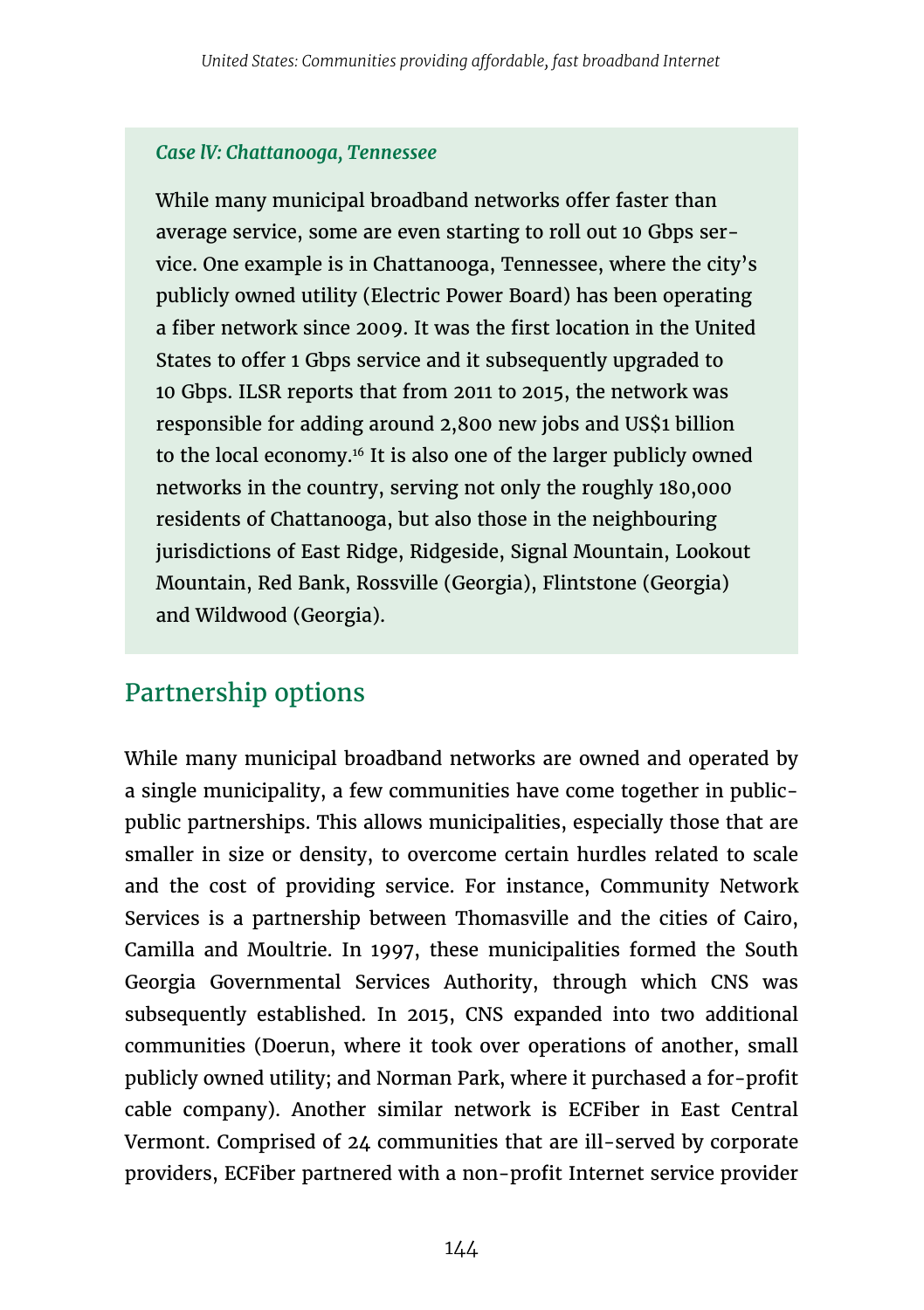called ValleyNet to deliver 'fast, reliable, and affordable Internet to every home, business, and civic institution in our territory'.<sup>17</sup> As of June 2019, ECFiber has connected 3,500 residents in 22 of the towns (with eight fully covered). 'If private business cannot or will not create the infrastructure needed to support the Vermont lifestyle', the network states, then 'local government and community-based organisations such as ECFiber can and will'.18

Three other variations on this theme of partnership are: 1) publicpublic partnerships between local public enterprises and services *within* a municipality; 2) 'balanced' public-private partnerships with smaller, for-profit companies (and with the city retaining ownership); and 3) municipal support for the development of multi-community cooperatives.

To illustrate the first, the recent public-public agreement between two publicly owned entities in Skagit County, Washington – the Port of Skagit and the Skagit Public Utility District (which provides water services) – plans to develop a fiber network that will improve access in rural areas of the county (the cities of Mount Vernon and Burlington already have municipal broadband networks).<sup>19</sup>

Westminster, Maryland is an example of a "balanced" public-private partnership. Here, the municipality is building a city-wide fiber network that will provide all residents access to a 1 Gbps Internet. The service is provided by a small, private Internet service provider called Ting, which has 400 employees and operates in several small towns and cities. After a period of exclusivity, Ting will be required to provide open access to the network (meaning other companies or entities can provide service to customers).20 Unlike larger corporations, Ting prides itself on its commitment to the concept of a free and open Internet (net neutrality) over the possibility of generating higher profits by prioritising certain contents and customers.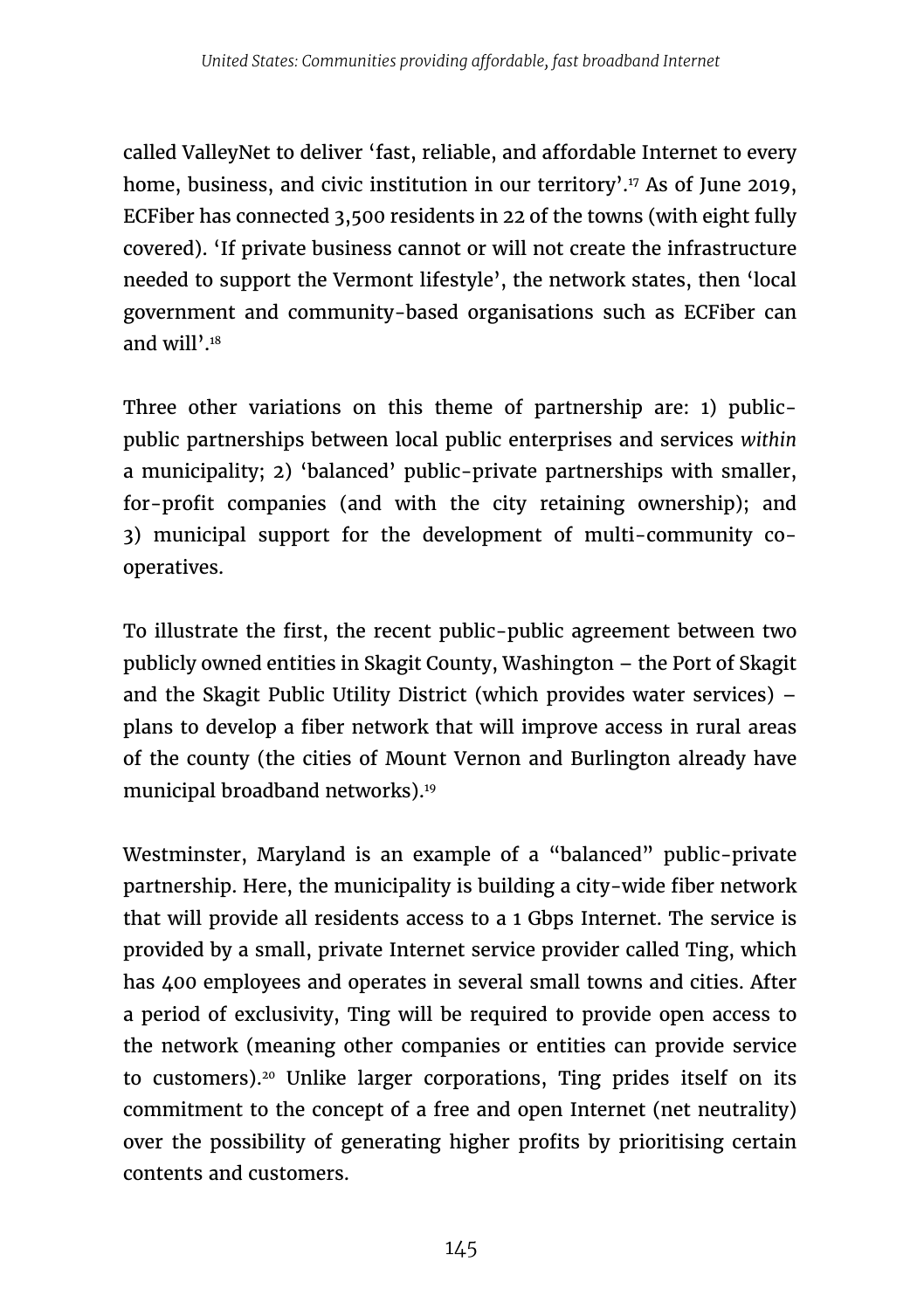Finally, an example of municipally supported multi-community cooperatives is the RS Fiber Cooperative in south central Minnesota. The co-operative offers wireless and fiber-optic service to around 6,200 homes, farms and small businesses in a roughly 700 square mile area. To establish the co-operative, 10 small cities and 17 townships came together and formed a Joint Powers Agreement that allowed them to sell bonds, the proceeds from which were then lent to the co-operative to start building the network.<sup>21</sup>

## Challenges

Due to the rapid spread of municipalisation and the success of local, publicly owned broadband networks, the large telecommunications corporations and their political allies in state governments have made it a priority to block and hinder such efforts (although in recent years, as discussed below, a *détente* has settled in). Currently, 19 states have enacted laws that impede or impair the establishment of municipal broadband networks, often, ILSR reports, 'at the behest of large telecom monopolies'.22 Commonly referred to as 'preemption laws', these range from outright bans in a handful of states to onerous and complicated legal and financial requirements that do not apply to the private sector. These preemption laws have in some cases prevented new municipalisations, restricted expansion of municipal broadband networks, or forced municipalities to consider selling or closing their service.

In early 2015, during the Obama administration, the FCC issued a ruling that attempted to use federal regulatory authority to overturn state laws restricting local municipalisation efforts. As expected, hostile state governments led by Tennessee and North Carolina sued the FCC in an attempt to maintain their state-level preemption laws. In August 2016, the Sixth Court of Appeals overturned the FCC ruling, finding that only a direct act of Congress could stop state-level restrictions on local publicly owned broadband networks. It is for this reason that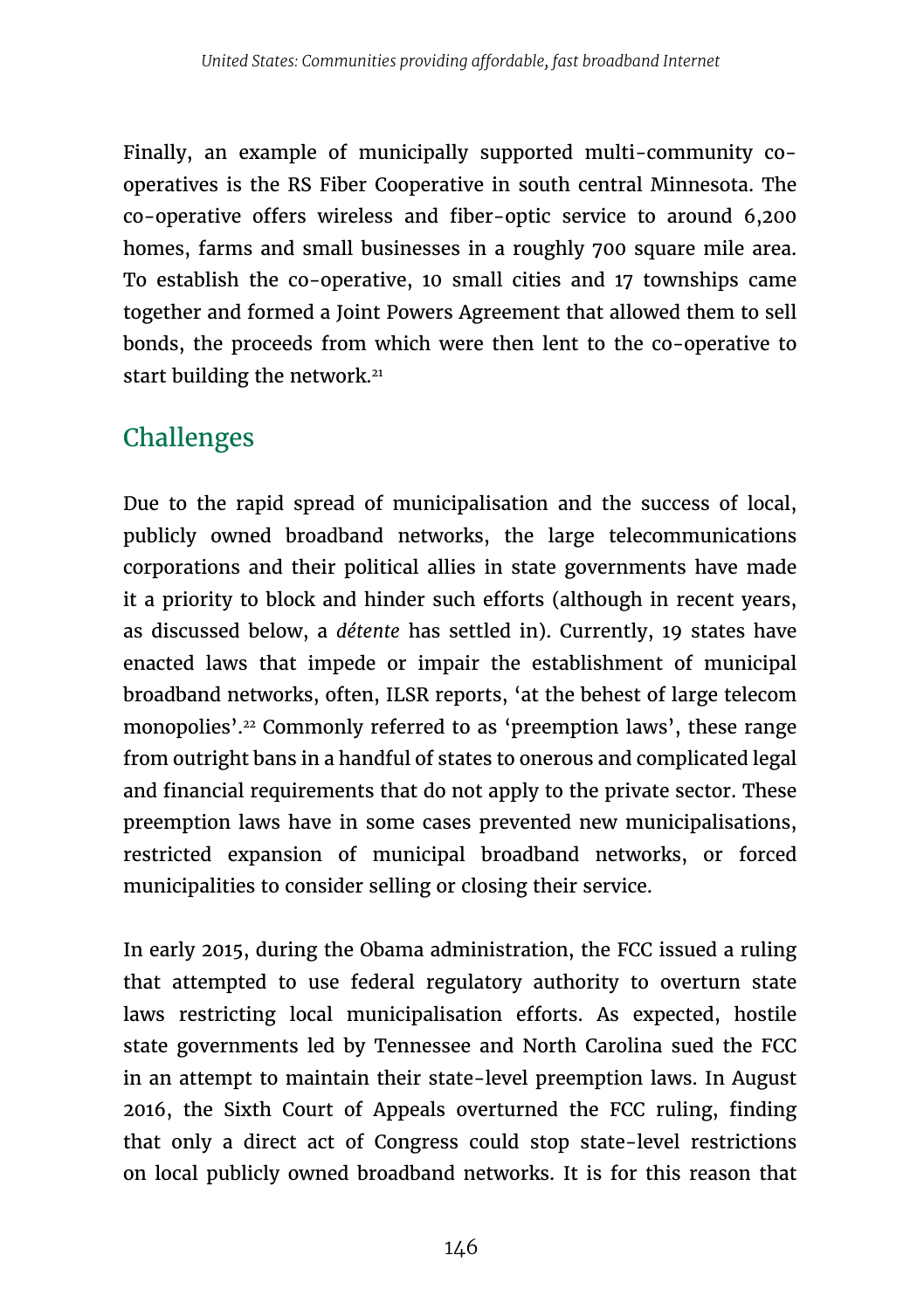a centrepiece of Senator Warren's plan for supporting municipal and co-operative broadband networks was federal legislation banning such state-level laws. 'We will preempt these laws and return this power to local governments', her plan stated.<sup>23</sup>

Alongside preemption laws, corporate lobbyists in state governments are also actively trying to bar municipal broadband networks (and municipalities more generally) from receiving state investment funds for broadband development – limiting the expansion potential of municipal broadband while at the same time diverting those funds into corporate coffers. For instance, in 2018 Michigan introduced legislation that would have established a state fund to support broadband infrastructure. Municipalities would have been barred from receiving grants from the fund and the threshold for a project to qualify for grants was set at a measly 10 Mbps/1 Mbps. With such provisions, the law would transfer 'money from the state treasury to Frontier, AT&T, and any other telco that refuses to invest in anything better than DSL [Digital Subscriber Line] in rural Michigan', wrote Lisa Gonzalez of ILSR at the time.<sup>24</sup> While the original bill failed, the restrictive provisions were included in appropriations legislation that subsequently became law. Tennessee and Virginia have also prevented local governments from applying for state broadband subsidies<sup>25</sup>

# A bright future

While corporate lobbying and state-level preemption laws are undoubtedly an ongoing challenge, broadband municipalisations in the United States are likely to continue in the coming years. In addition to potential future federal action that could dramatically scale up financial and legal support for the development of municipal networks, there are indications that some states are beginning to think more critically about the impact that such preemption laws have on their economies and communities. The last major preemption law was enacted in 2011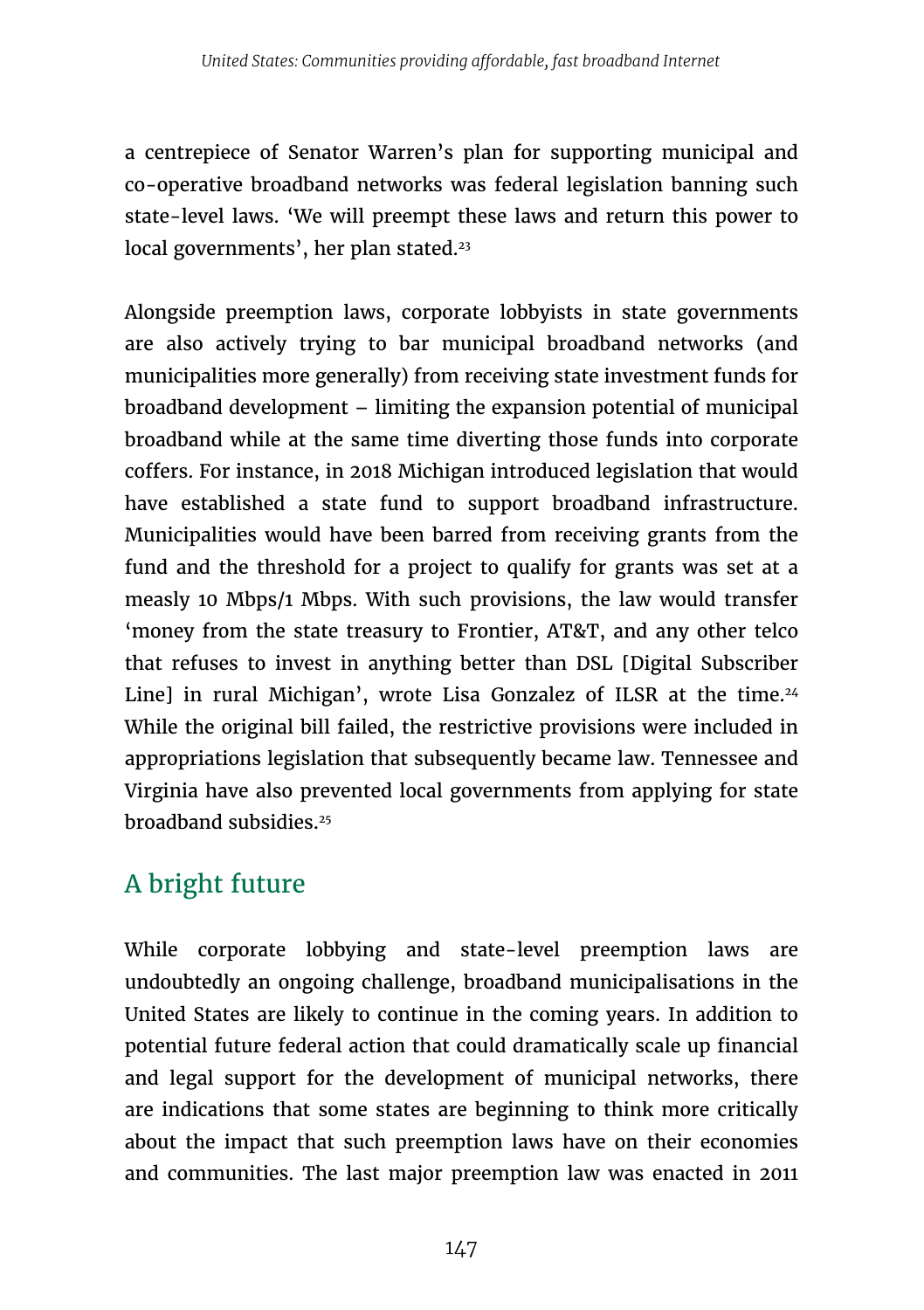(North Carolina), and since then restrictions in three states (California, Colorado and Arkansas) have been lifted, weakened or proven a false barrier to municipal broadband development. Moreover, more than half of all states, including the populous states of California and New York, currently have no such restrictions.

The primary reason municipalisation is likely to continue, however, is that it has a proven track record of success and is generally popular at the local level. Hundreds of US communities have decided not to abandon their fate to a handful of large corporations, and instead are taking control of their own destiny by establishing the economic infrastructure they will need to thrive in the twenty-first century. Many are already seeing the fruits of their efforts as their publicly owned broadband networks deliver jobs and economic activity (e.g. Tullahoma and Chattanooga, Tennessee), improved quality of life (e.g. Wilson, North Carolina and Mount Washington, Massachusetts), advances in health and education (e.g. EC Fiber in Vermont), and, crucially, local democratic control. For the tens of millions of Americans and thousands of local communities that continue to lack access to affordable, high-speed Internet, these pioneering efforts illuminate a path to economic stability and a more equitable and prosperous future.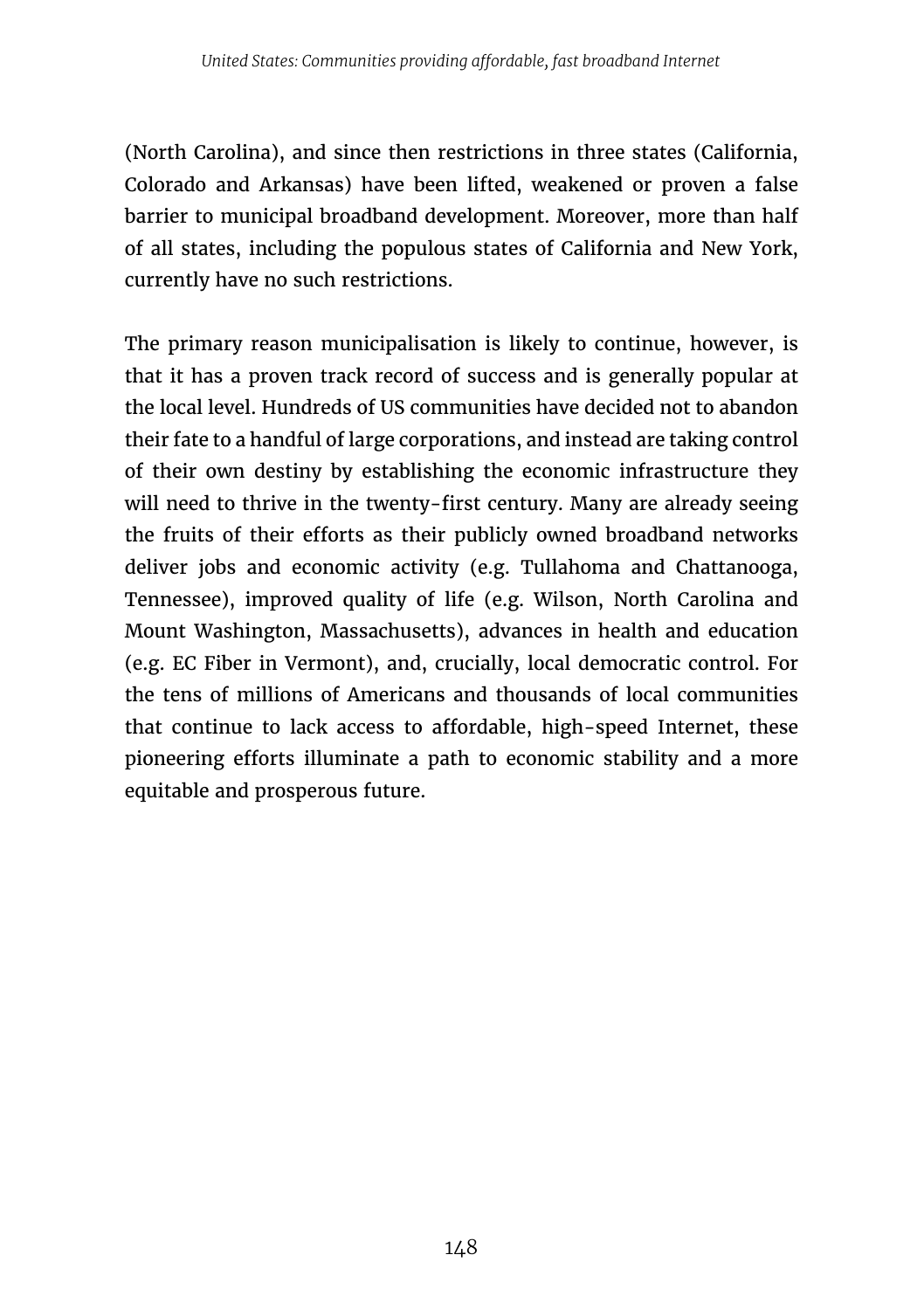#### ABOUT THE AUTHORS



*Christopher Mitchell is the Director of the Community Broadband Networks Initiative with the Institute for Local Self-Reliance (ILSR) in Minneapolis. Mitchell is a leading national expert on community networks and Internet access. He also serves as the Policy Director for Next Century Cities within his role at ILSR. On a day-to-day basis, Mitchell runs MuniNetworks.org, the comprehensive online clearinghouse of information about local government policies to improve Internet access.* 



*Thomas M. Hanna is Research Director at The Democracy Collaborative and Co-Director of the organization's Theory, Policy, and Research Division. He has published dozens of articles in popular and academic journals on democratic models of ownership and governance. His recent publications include Our Common Wealth: The Return of Public Ownership in the United States (Manchester University Press, 2018), The Crisis Next Time: Planning for Public Ownership as an Alternative to Corporate Bank Bailouts (Next System Project, 2018).*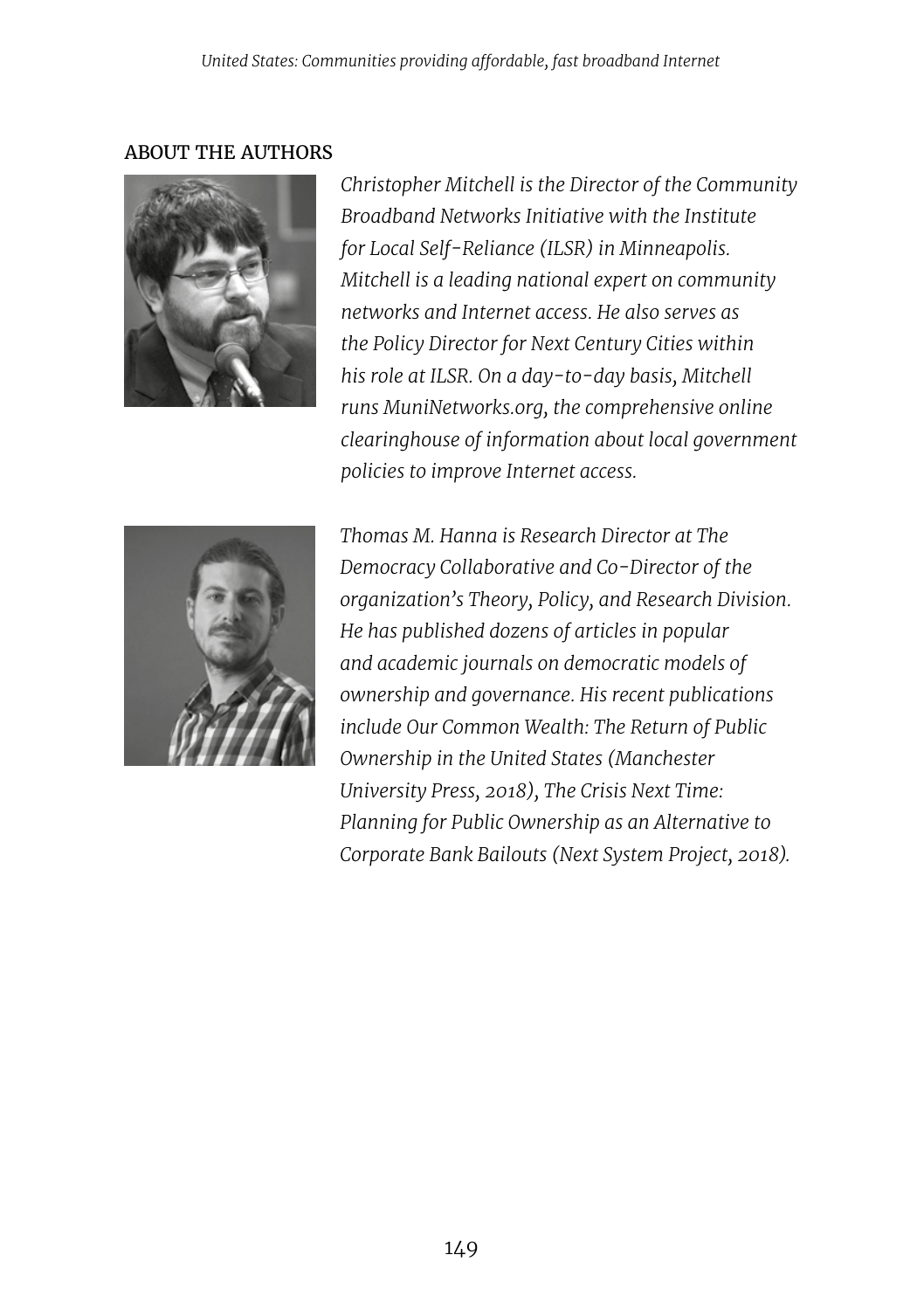### Endnotes

- 1 Community Networks (2019) Community Network Map. Available at: *[https://muninetworks.org/](https://muninetworks.org/communitymap) [communitymap](https://muninetworks.org/communitymap)* (retrieved 4 September 2019).
- 2 Electric co-operatives own networks that serve around 300 communities. ILSR is still gathering information on networks developed by telephone co-operatives and considers the current data to be a dramatic underrepresentation of the actual number of communities served by such co-operative networks.
- 3 Obama, B. (2015) 'Remarks by the President on Promoting Community Broadband'. Obama White House Archives. Available at: *[https://obamawhitehouse.archives.gov/the-press-of](https://obamawhitehouse.archives.gov/the-press-office/2015/01/14/remarks-president-promoting-community-broadband)[fice/2015/01/14/remarks-president-promoting-community-broadband](https://obamawhitehouse.archives.gov/the-press-office/2015/01/14/remarks-president-promoting-community-broadband)* (retrieved 4 September  $2019$ ).
- 4 Warren, E. (2019). 'My Plan to Invest in Rural America'. Medium. Available at: *[https://medium.](https://medium.com/@teamwarren/my-plan-to-invest-in-rural-america-94e3a80d88aa) [com/@teamwarren/my-plan-to-invest-in-rural-america-94e3a80d88aa](https://medium.com/@teamwarren/my-plan-to-invest-in-rural-america-94e3a80d88aa)* (retrieved 4 September 2019).
- 5 Coldewey, D. (2019). 'Pete Buttigieg Echoes Warren with \$80B Rural Broadband Plan'. Tech-Crunch. Available at: *[https://techcrunch.com/2019/08/13/pete-buttigieg-echoes-warren-with-80b](https://techcrunch.com/2019/08/13/pete-buttigieg-echoes-warren-with-80b-rural-broadband-plan/)[rural-broadband-plan/](https://techcrunch.com/2019/08/13/pete-buttigieg-echoes-warren-with-80b-rural-broadband-plan/)* (retrieved 5 September 2019).
- 6 Federal Communications Commission (2019) 2019 Broadband Deployment Report. FCC. Available at: *<https://docs.fcc.gov/public/attachments/FCC-19-44A1.pdf>* (retrieved 5 September 2019).
- 7 Lai, S. (2019). Countries with the Fastest Internet in the World 2019. Atlas & Boots. Available at: *<https://www.atlasandboots.com/remote-jobs/countries-with-the-fastest-internet-in-the-world/>* (retrieved  $\Delta$  September 2019); Lai, S. (2019). Countries with the Cheapest Internet in the World – Ranked. Atlas & Boots. Available at: *[https://www.atlasandboots.com/remote-jobs/countries](https://www.atlasandboots.com/remote-jobs/countries-with-the-cheapest-internet-world/)*[with-the-cheapest-internet-world/](https://www.atlasandboots.com/remote-jobs/countries-with-the-cheapest-internet-world/) (retrieved  $\lambda$  September 2019).
- 8 Pickard, V. (2015) America's Battle for Media Democracy: The Triumph of Corporate Libertarianism and the Future of Media Reform. New York: Cambridge University Press, p. 221.
- 9 Crawford, S. (2013) Captive Audience: The Telecom Industry and Monopoly Power in the New Gilded Age. New Haven: Yale University Press, p. 5.
- 10 Wharton Public Policy Initiative (2018) Rural America is Losing Young People Consequences and Solutions. University of Pennsylvania. Available at: *[https://publicpolicy.wharton.upenn.edu/](https://publicpolicy.wharton.upenn.edu/live/news/2393-rural-america-is-losing-young-people-) [live/news/2393-rural-america-is-losing-young-people-](https://publicpolicy.wharton.upenn.edu/live/news/2393-rural-america-is-losing-young-people-)* (retrieved 4 September 2019).
- 11 Community Network Services (2019) About CNS. Available at: *[http://www.cns-internet.com/](http://www.cns-internet.com/Content/Default/7/426/0/cns/about-us.html) [Content/Default/7/426/0/cns/about-us.html](http://www.cns-internet.com/Content/Default/7/426/0/cns/about-us.html)* (retrieved 6 September 2019).
- 12 Gonzalez, L. (2019) LighTUBe Attracts 200 New Jobs to Tullahoma, Tennessee. Community

Networks. Available at: *[https://muninetworks.org/content/lighttube-attracts-jobs-tullahoma-ten](https://muninetworks.org/content/lighttube-attracts-jobs-tullahoma-tennessee)[nessee](https://muninetworks.org/content/lighttube-attracts-jobs-tullahoma-tennessee)* (retrieved 4 September 2019).

- 13 Gonzalez, L. (2017). Mount Washington, MA, Makes the Next Move: Design, Construction. Community Networks. Available at: *[https://muninetworks.org/content/mount-washington-ma](https://muninetworks.org/content/mount-washington-ma-makes-next-move-design-construction)[makes-next-move-design-construction](https://muninetworks.org/content/mount-washington-ma-makes-next-move-design-construction)* (retrieved 5 September 2019).
- 14 The Executive Office of the President, (2017). Community-Based Broadband Solutions. [Obama White House Archives. Available at: *[https://obamawhitehouse.archives.gov/sites/default/files/](https://obamawhitehouse.archives.gov/sites/default/files/docs/community-based_broadband_report_by_executive_office_of_the_president.pdf) [docs/community-based\\_broadband\\_report\\_by\\_executive\\_office\\_of\\_the\\_president.pdf](https://obamawhitehouse.archives.gov/sites/default/files/docs/community-based_broadband_report_by_executive_office_of_the_president.pdf)* (retrieved 5 September 2019).
- 15 Community Networks (n.d.) Municipal Networks and Economic Development. Available at: *<https://muninetworks.org/content/municipal-networks-and-economic-development>* (retrieved 5 September 2019).